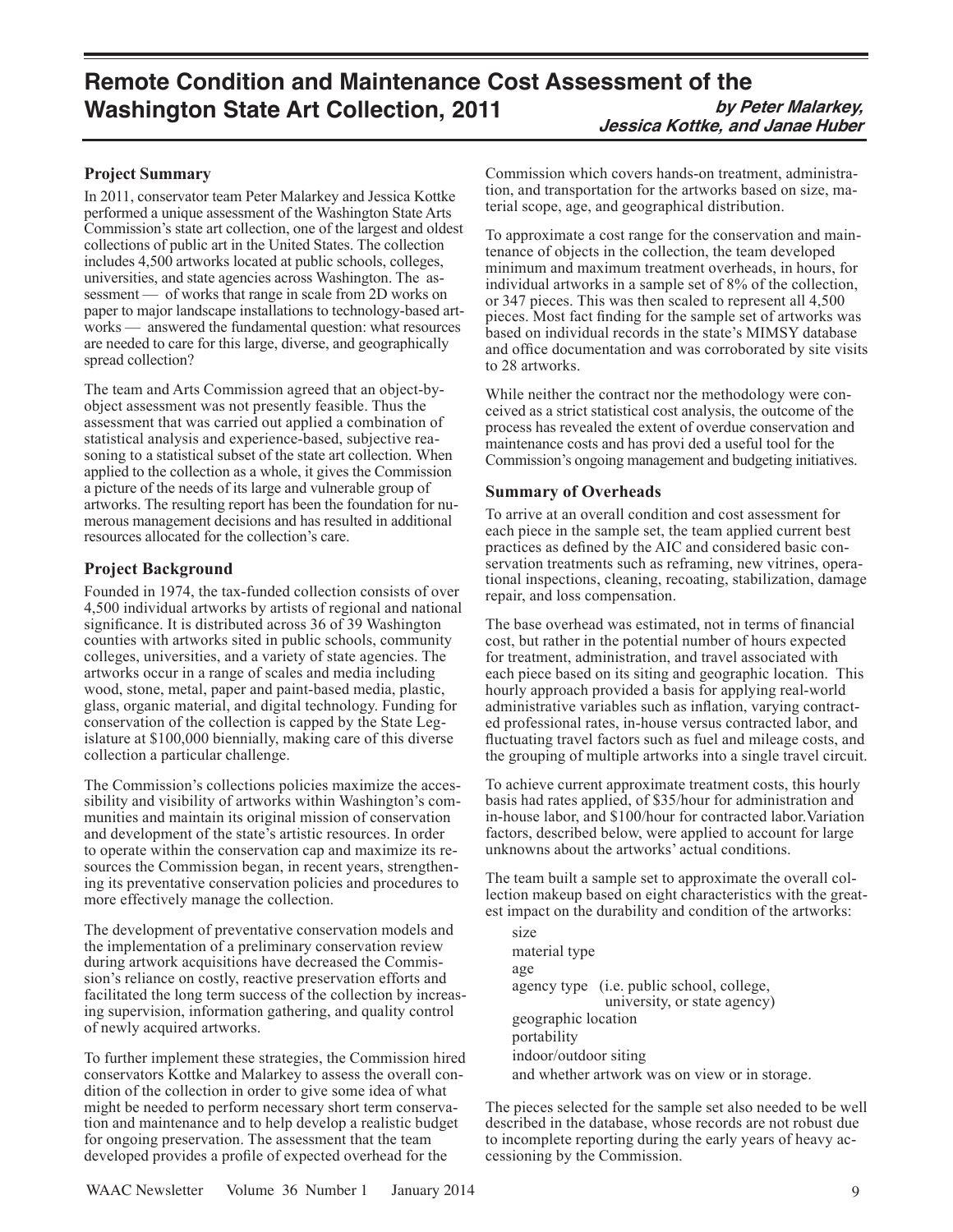### **Estimating Overhead**

The team applied two similar and simple formulas which are distinguished from one another by the application of three distinct variation factors in the second formula.

The first formula was used for estimating minimum overhead for an artwork:

( Sales Tax x Estimated Treatment Cost )

- + Administration
- + Documentation
- + Travel
- = Estimated Minimum Treatment Cost

The second formula was used for the maximum estimated overhead for the same artwork:

[ Sales Tax x ( Estimated Treatment Cost x Risk Factor ) ]

Variation Factor ]

- + [ ( Administration + Documentation ) x Administrative
- + ( Travel x Travel Variation Factor )
- Estimated Maximum Treatment Cost

### **Variation Factors**

#### **Administrative variation**

Administrative variation was given an additional 10%, to account for unknowns or administrative time variables such as email accumulation, repeat phone calls, varying paperwork, etc.

#### **Travel variation**

Travel variation was set at 30%, to account for variations in fuel costs, traffic, road problems, etc. The travel overhead associated with care of the collection is currently estimated at 35% of the total cost, though this would be mitigated by grouping of projects into one trip.

#### **Risk variation**

The more complicated variation was set for the risk factor. The team defined risk as the amount of potential threat possible for a given piece, based on elements of its construction, its age, its location, and the deaccession history of the agency responsible for the piece, based on failed condition or actual loss.

In order to approximate the amount of potential risk to a piece's ongoing good condition, the team devised a weighted chart where points representing risk could be set for eight criteria. Each criterion was assigned up to 6 possible risk points, with some exclusion possible. For example, an artwork less than 10 years old was denied the highest risk potentials, while an older piece was denied the lowest risk potentials due to the likelihood of some damage or deterioration. Similarly, a piece sited out of doors was denied low risks, based on the overall more rapid deterioration of outdoor pieces, while indoor-sited works were denied the highest risk potential.

For each piece, the total risk points were tallied, and fell among three risk categories based on their sum. The three risk categories were assigned a different variation factor to be added to the base formula. As such, a piece with a risk total of between 8 and 19 was assigned a risk variation of 20%, a piece with a risk total of  $20$  to 33 was given a variation factor of 40%, and a higher risk-rated piece, of between 34 and 45 was assigned an additional overhead of 60%, or over half, of its minimum estimated treatment overhead.

Each of the 347 pieces in the sample set was rated according to this method and formed the basis of calculating total potential labor, travel, and administrative overheads for the collection as a whole.

#### **Overhead Calculation Table**

On the opposite page is the worksheet the team used to remotely estimate the potential minimum and maximum overheads for treating an artwork. This process incorporated available database information, hard copies of any existing evaluations or treatment records, and subjective thought based on the conservators' experience working with public art and what could be known about the siting of each piece.

The upper table consists of a conservative estimate, in hours, to determine a piece's minimum expectable treatment time, which served as a base. The lower table was used for risk calculation and was applied to the minimum overhead, to establish a maximum expectable treatment overhead computed in hours. The section on the following page covers administrative and travel costs.

Indoor siting was permitted less potential risk than outdoor siting, to reflect deterioration from environmental elements.

Material risk was based on the inherent fragility of a given artwork's medium or construction.

The age of the artwork had corresponding risk possibilities, in ascending risk based on age.

Being off view meant that the piece was either in storage at a Commission facility (minimum risk) or that it was either damaged beyond exhibitable condition, or potentially misplaced within the site.

Information quality reflected the amplitude of risk that could be applied based on how much guesswork about condition was actually needed—the less knowledge about a piece, the greater assumed risk.

Complexity refers to moving parts or variable components, such as mixed media or electronic pieces.

Portability refers to the possibility that the piece has been relocated to a more vulnerable position within the site, or has potentially been misplaced..

The four agency categories refer to the condition-based deaccession histories of the agencies, and the likelihood that a piece's condition had been correspondingly compromised.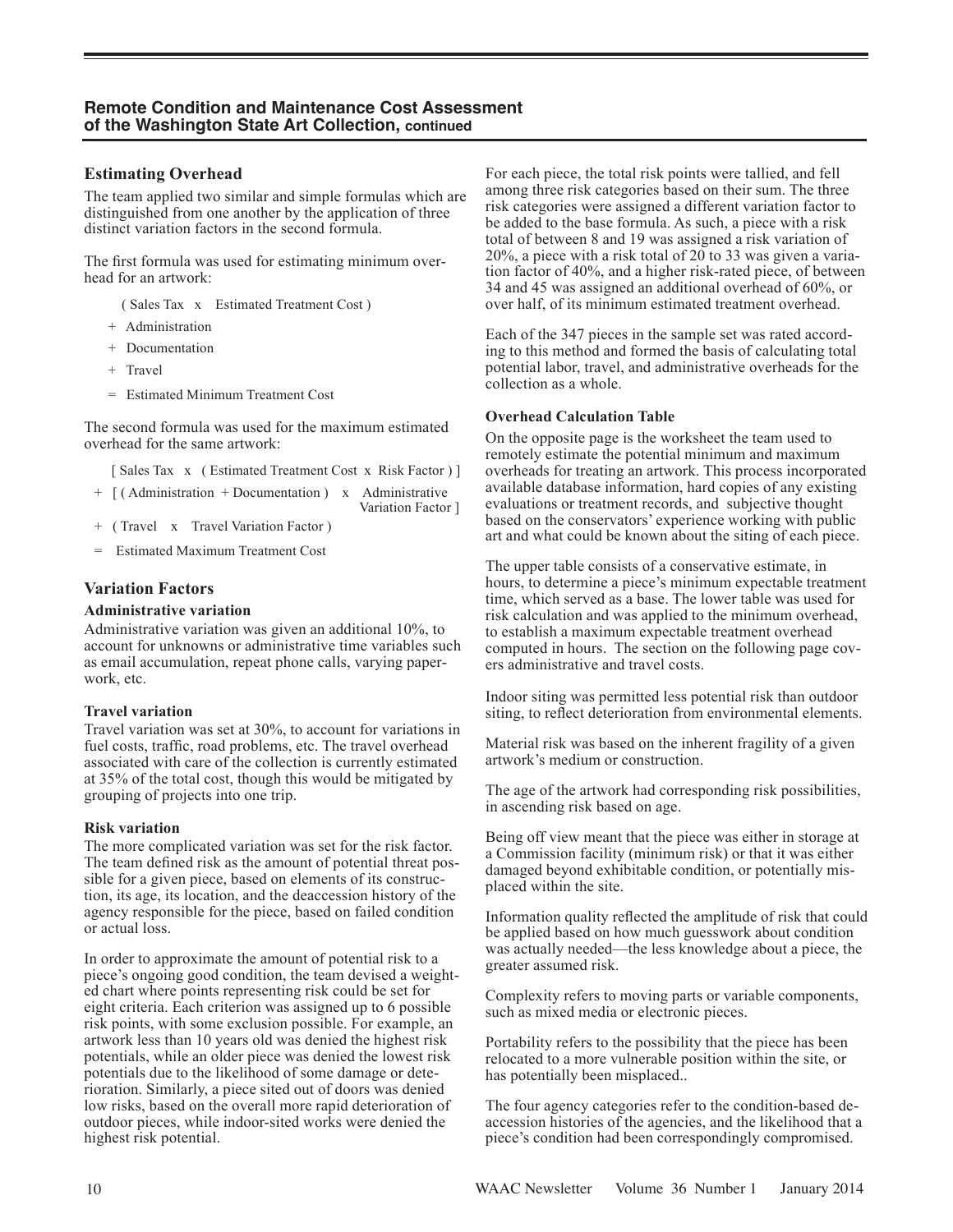### **Remote Condition and Maintenance Cost Assessment of the Washington State Art Collection, continued**

П

Example estimate for: George Flett, *Plateau Traditions*, Acrylic Paint on Cotton Canvas, 2003. Location: Washington State University, Pullman, WA

|                                                                                                          |   |                | <b>Minimum Treatment Estimate</b>                                |   |   |   |     | <b>Subtotal</b>            |
|----------------------------------------------------------------------------------------------------------|---|----------------|------------------------------------------------------------------|---|---|---|-----|----------------------------|
| Location related work including setup and<br>takedown                                                    |   |                |                                                                  |   |   |   |     | 0.5                        |
| Stabilize                                                                                                |   |                |                                                                  |   |   |   |     |                            |
| Clean object: surface. Work Speed: (eg 4<br>sqft/hr)                                                     |   |                |                                                                  |   |   |   | 5   |                            |
| Clean object: abrasions                                                                                  |   |                |                                                                  |   |   |   |     | $\mathbf{1}$               |
| Structural damage repair                                                                                 |   |                |                                                                  |   |   |   |     |                            |
| Loss compensation, replace parts                                                                         |   |                |                                                                  |   |   |   |     | 1                          |
| New coating                                                                                              |   |                |                                                                  |   |   |   |     |                            |
| <b>Conservation Materials</b>                                                                            |   |                |                                                                  |   |   |   |     |                            |
| Framing/vitrine without UV                                                                               |   |                |                                                                  |   |   |   |     | 6                          |
| Framing/vitrine with UV                                                                                  |   |                |                                                                  |   |   |   |     |                            |
| Add UV plex                                                                                              |   |                |                                                                  |   |   |   | 0.2 | $\mathbf{0}$               |
| <b>Subtotal</b>                                                                                          |   |                |                                                                  |   |   |   |     | 13.5                       |
|                                                                                                          |   |                |                                                                  |   |   |   |     |                            |
|                                                                                                          |   |                | <b>Risk Factor</b>                                               |   |   |   |     |                            |
|                                                                                                          |   |                | Relative scale of 1 to 6 (1 is least risk and 6 is highest risk) |   |   |   |     |                            |
| <b>Risk Variable</b>                                                                                     | 1 | $\overline{2}$ | 3                                                                | 4 | 5 | 6 |     | <b>Subtotal</b>            |
| Indoor                                                                                                   |   | 2              |                                                                  |   |   |   |     | $\overline{2}$             |
| Outdoor                                                                                                  |   |                |                                                                  |   |   |   |     | $\overline{0}$             |
| <b>Material</b>                                                                                          |   |                | 3                                                                |   |   |   |     | 3                          |
| Age: 0 to 9                                                                                              | 1 |                |                                                                  |   |   |   |     | $\mathbf{1}$               |
| Age: 10 to 19                                                                                            |   |                |                                                                  |   |   |   |     | $\overline{0}$             |
| Age: '20 to 29                                                                                           |   |                |                                                                  |   |   |   |     | $\overline{0}$<br>$\Omega$ |
| Age: '30+<br>Off view                                                                                    |   |                |                                                                  |   |   |   |     | $\Omega$                   |
|                                                                                                          |   |                |                                                                  |   |   |   |     |                            |
| Information quality: No idea                                                                             |   |                |                                                                  |   |   |   |     | $\Omega$                   |
| Information quality: Some                                                                                |   |                |                                                                  |   |   |   |     |                            |
| idea                                                                                                     |   |                | 3                                                                |   |   |   |     | 3                          |
| Information quality: Some<br>detail                                                                      |   |                |                                                                  |   |   |   |     | $\mathbf{0}$               |
| Information quality: Clear                                                                               |   |                |                                                                  |   |   |   |     | $\pmb{0}$                  |
| Complexity                                                                                               |   | $\overline{2}$ |                                                                  |   |   |   |     | $\overline{2}$             |
| Portability                                                                                              |   |                | 3                                                                |   |   |   |     | $\overline{3}$             |
| Agency: Public Schools                                                                                   |   |                |                                                                  |   |   |   |     | $\Omega$                   |
| Agency: Colleges                                                                                         |   |                |                                                                  |   |   |   |     | $\overline{0}$             |
| <b>Agency: Universities</b>                                                                              | 1 |                |                                                                  |   |   |   |     | $\overline{1}$             |
| Agency: State Agencies                                                                                   |   |                |                                                                  |   |   |   |     | $\overline{0}$             |
| Total Risk Value (9 to 46)                                                                               |   |                |                                                                  |   |   |   |     | <u>15  </u>                |
| <b>Risk Factor</b>                                                                                       |   |                |                                                                  |   |   |   |     | 1.2                        |
| (Low Risk Factor: 8 to 20 = 1.2) (Medium Risk Factor: 21 to 33 = 1.4) (High Risk Factor: 34 to 46 = 1.6) |   |                |                                                                  |   |   |   |     |                            |
|                                                                                                          |   |                |                                                                  |   |   |   |     |                            |
| <b>Sales Tax</b>                                                                                         |   |                |                                                                  |   |   |   |     | 1.086                      |